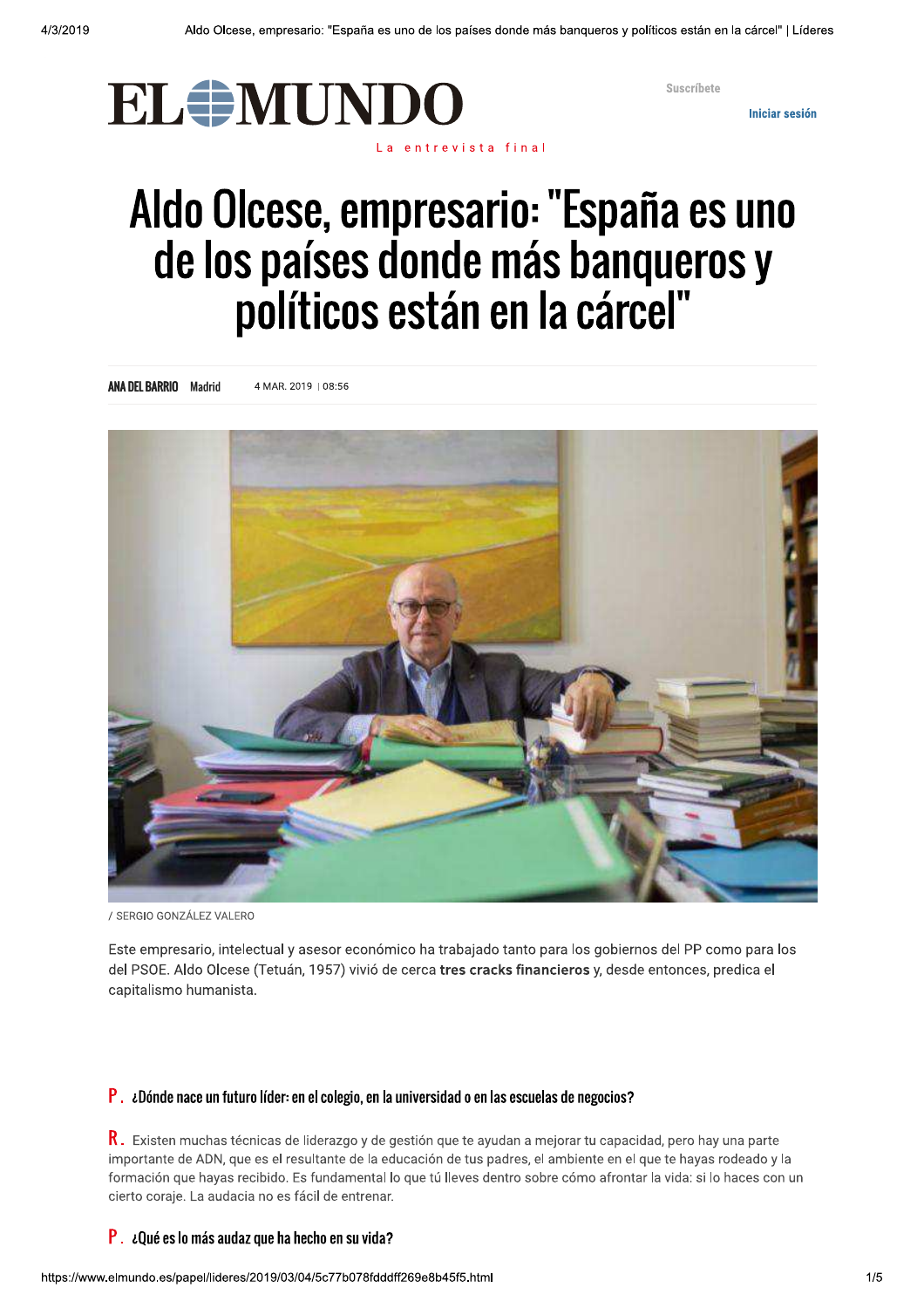$\,$ R. Cuando hace 20 años empecé a escribir sobre la responsabilidad social de las empresas. Era un entorno muy hostil. Ahora, es una moneda de uso corriente, pero, hace 20 años, la gente pensaba que había enloquecido o que era<br>un comunista infiltrado.

## $P_{\perp}$  *i*. Por qué le criticaban?

 $\,$ R. Pensaban que era una socialización del capitalismo. La responsabilidad social de la empresa la entendían, desde un punto de vista ideológico muy agresivo, como una invasión socializante del capitalismo. Yo siempre defendía que es justamente la expresión más genuina del capitalismo liberal. Adam Smith ya dijo que el empresario estaba para<br>hacer el interés general, desde el egoísmo individual.

#### $\overline{P}$ . Es pionero del capitalismo humanista. Habrá mucha gente que piense que son términos contradictorios.

 $R$ . Cierto. Yo soy un producto del capitalismo financiero. Soy doctor en Economía Financiera y fui operador y agente de bolsa. Eso, precisamente, me permitió entender que ese capitalismo se excedía fácilmente, si no se le ponían unos ilmites. Hay que introducir el numanismo dentro de la empresa, que no es nada mas que anteponer la persona a la <del>n Caraction X</del> e soy un producto del capitalism<br>de bolsa. Eso, precisamente, me permitió ent<br>límites. Hay que introducir el humanismo den<br>organización.<br>**P . Ha sufrido de cerca los cracks financieros.** 

 $\overline{R}$ . Fue una experiencia que marcó mi vida. Yo he vivido tres cracks como agente bursátil y lo que vi fue tremendo. Siempre recordaré un anécdota. Un día vino a verme un amigo, que era presidente de una comunidad de propietarios. Había tenido la feliz idea de coger el dinero de la comunidad e invertirlo en Bolsa a su nombre. Perdió el 90%. Venía llorando y desencajado porque no iba a poder explicárselo a sus vecinos. Lo hizo y, como él, muchos otros. Te das cuenta de lo que es capaz el ser numano cuando tiene el incentivo de la codicia, que es lo que siempre precede a un **K**. Fue una experiencia que marcó mi vida. Yo he vivido tres cracks como agente bursatil y l<br>Siempre recordaré un anécdota. Un día vino a verme un amigo, que era presidente de una co<br>Había tenido la feliz idea de coger e

 $\,R$ . La corrupción es un camino de doble dirección: siempre nos fijamos en los políticos, pero delante, no detrás, delante de un político corrupto, nay un corruptor que na pagado para obtener un favor. Estos suelen venir del mundo K. La corrupción es un camino de doble dirección: siempre nos fijamos en los políticos, pero delante, no detrás,<br>delante de un político corrupto, hay un corruptor que ha pagado para obtener un favor. Éstos suelen venir del

 $\overline{R}$ . Seguramente, algunos se han librado. Yo viajo mucho por el extranjero y tengo que decir que uno de los factores que se pone en valor positivo de España y, que no nos damos mucha cuenta, es que es uno de los países donde más banqueros y políticos estan en la carcel. Plensan: "Es verdad que en España hay corrupción, pero la gente termina en **R**. Seguramente, algunos se han librado. Yo viajo mucho por<br>que se pone en valor positivo de España y, que no nos damos<br>banqueros y políticos están en la cárcel. Piensan: "Es verdad d<br>la cárcel". Esto tiene un impacto int

### P. Ha sido patrono de la Fundación FAES, pero también ha trabajado para los ministros Miguel Sebastián (PSOE) y José Manuel Soria (PP).

 $\overline{R}$ . Siempre he procurado aportar mi talento trabajando para gobiernos de diferente signo, independientemente de cual es mi ideología. Es conciliable. Una de mis grandes satisfacciones en la vida es haber recibido la Gran Cruz del Mérito Civil a propuesta de Zapatero, habiendo sido 10 años patrono de la fundación FAES. He trabajado con la misma<br>vocación para el ministro Sebastián que para Soria.

#### $\mathsf P$ . ¿Cómo ha logrado mantener su independencia en un país tan partidista como España?

 $\mathsf R.$  Eso se consique si dices lo que piensas, aunque no está muy bien visto en un país de bandos.

### P. Es amigo de Aznar, pero también de Zapatero y Pedro Sánchez,  $\lambda$ me lo explica?

bensado que yo les daba una opinión sincera, aunque, a veces, no les gustara. Eso es una manera de<br>
(Lo que aprecias de un amigo es la sinceridad y que te dé un consejo genuino. Eso es lo que yo he hecho<br>
onsentido. No tod  $\mathsf R$ . Y, *i* por qué no? Tengo una buena relación con todos ellos y no he hecho nada extraordinario para que así fuera. Siempre nan pensado que yo les daba una opinion sincera, aunque, a veces, no les gustara. Eso es una manera de hacer amigos. Lo que aprecias de un amigo es la sinceridad y que te dé un consejo genuino. Eso es lo que yo he hecho y me lo han consentido. No todo ha sido decirles que lo estaban haciendo bien. Muchas veces les he comentado: "Oye, esto yo no lo haría así por esto y por esto". Lo importante es que tu razonamiento sea objetivo y que tenga profundidad intelectual, cosa que no es frecuente en el debate político español. Pero, los presidentes del Gobierno no<br>tienen amigos ni deben tenerlos  $\mathbf{N}$ . Y, ¿por que no? Tengo una bu<br>Siempre han pensado que yo les<br>hacer amigos. Lo que aprecias de<br>y me lo han consentido. No todo<br>"Oye, esto yo no lo haría así por e<br>profundidad intelectual, cosa que<br>tienen amigos ni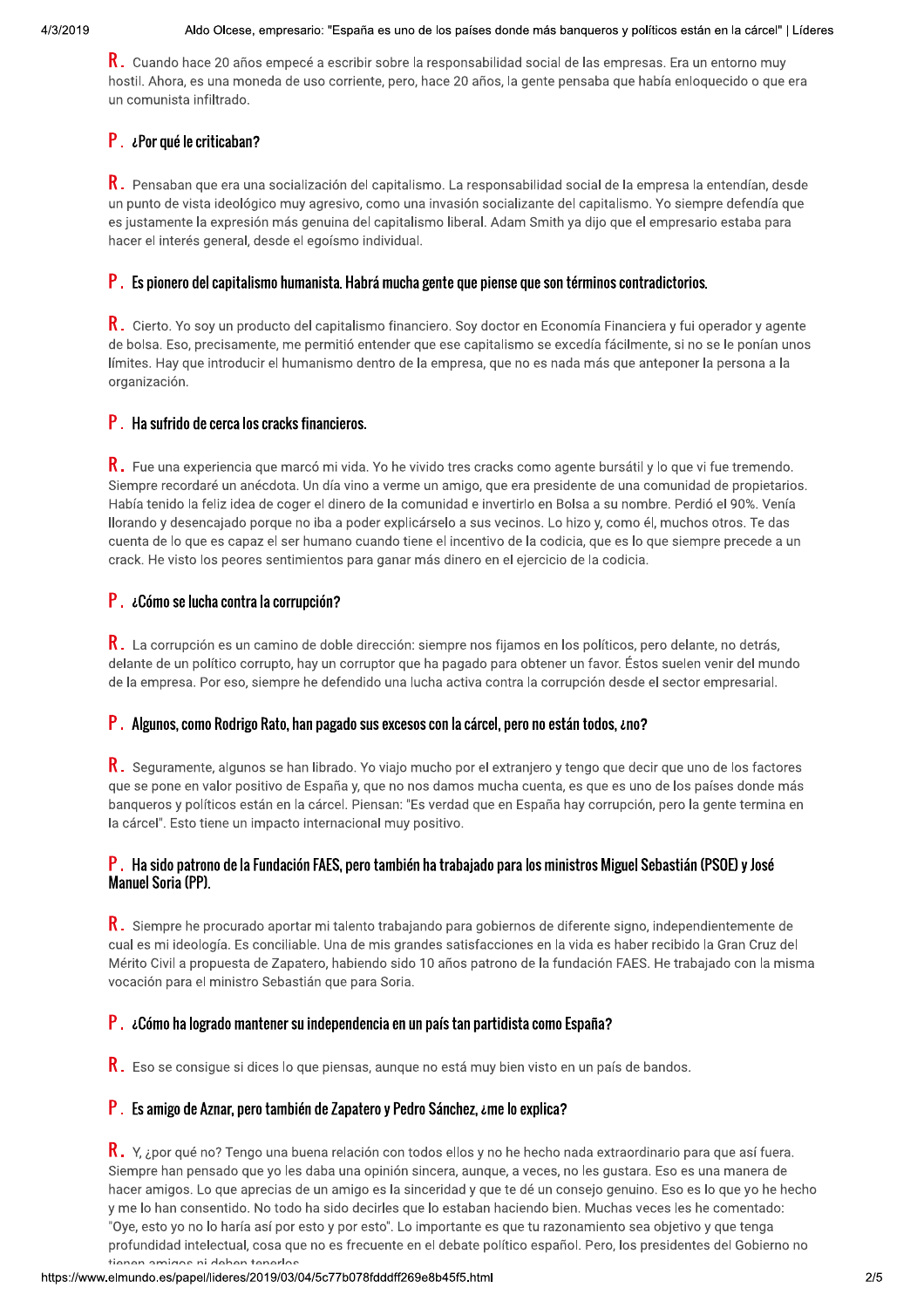Aldo Olcese, empresario: "España es uno de los países donde mas banqueros y políticos están en la carcel" | Lideres  $u$ enen anngos in deben tenenos.

# $\overline{P}$ . Parece que lo que se lleva ahora es iusto lo contrario. Hacerle la pelota al iefe y decirle a todo que sí.

 $\mathsf R$ . El sí es mucho más fácil en todo. Pero si dices que no y lo argumentas bien, la gente lo acepta.

### $\mathsf P$ . Asegura que en el mundo anglosajón se perdonan los errores, pero que en España la factura se cobra de por vida.

 $\,$ R. Eso tiene que ver con algunos defectos, como la envidia. En España, siempre hay más propensión a destruirte si te que equivocas que a ensalzarte si aciertas. Creo que eso está cambiando. Estamos entrando en una era en la que los consensos van a ser necesarios en todo y nos vamos a tener que entrenar en el consenso. La sociedad española va a mejorar mucho. Será el antídoto perfecto para superar ese querracivilismo que nos ha caracterizado.

#### P. Los consensos cada vez parecen más difíciles. En muchas ocasiones, los partidos se muestran incapaces de ponerse de acuerdo.

 $\overline{R}$ . Al final, la configuración política que los ciudadanos le están dando a España con un fraccionamiento de partidos,<br>necesariamente te lleva a una política de pactos. Eso nos dará una madurez democrática notable.

### $\overline{P}$ . Sostiene que hay que introducir el componente de la emoción en la productividad,  $\iota$ cómo?

 $\,R$ . Si para ejercer un trabajo te limitan en tus emociones, tú no vas a ser una persona auténtica, sino algo moldeado por normas. Defiendo que hay que dejar que la gente exprese sus emociones. Los políticos que más éxito tienen son aquellos que dejan ver cómo son de verdad. El futuro está en manos de los líderes que se manifiesten como son y que<br>primen el ser sobre el parecer.

### P. Donald Trump es un claro ejemplo de lo que está diciendo.

 $R.$  Con él, la gente sabe a qué atenerse. Vivimos en una época en la que el liderazgo se debe ejercer viniendo de<br>frente.

### P. El dueño de Amazon es el hombre más rico del mundo, pero sus empleados trabajan en condiciones precarias.

 $\overline{\mathsf{R}}$ . Ése es un dilema difícil de resolver. El aliciente del beneficio es muy atractivo. Pero, las empresas de éxito son las<br>que no tienen gente con pancartas en la calle protestando por su precariedad.

### $\mathbf P$ . Si hemos salido de la crisis, apor qué los sueldos siguen por los suelos?

 $\,R$ . Para ganar competitividad y mejorar la productividad, hay dos caminos básicos: uno rápido y fácil, que es recortar costes y, de ani la bajada de salarios. Otro que es mas difícii y consiste en aumentar tu productividad por el mismo sueldo. Si el trabajador no está dispuesto a aumentar su productividad por el mismo salario, la contrapartida es que el<br>empresario le baia el sueldo. <del>n e</del> Para ganar competitividad y mejorar la productividad, hay dos caminos básicos: uno rápicostes y, de ahí la bajada de salarios. Otro que es más difícil y consiste en aumentar tu produ<br>sueldo. Si el trabajador no está

 $\mathsf R$ . Ése es el peor de los escenarios.

### $\overline{P}$ . Es lo que nos ha pasado a los periodistas.

 $\,$ R. El medio periodístico es uno de los que se ha visto más afectado por la crisis. También lamento tener que decir que, en la industria periodística, la responsabilidad social corporativa es escasa.

### $\mathsf P$ . Ha trabajado con Emilio Botín y con Juan Roig para elaborar un tratado de responsabilidad social en las empresas, afue un duelo de titanes?

e las experiencias más interesantes de mi vida profesional. Pensé que difícilmente podríamos llevar a<br>
so reformista, si no buscábamos una complicidad activa de sus capitanes. De esta forma, logramos que<br>
la cabeza y lider llevar a<br>ramos que<br>'anto Roig<br>! comité.<br>resarios lo<br>3/5  $\,R.$  Fue una de las experiencias más interesantes de mi vida profesional. Pensé que difícilmente podríamos llevar a cabo un proceso reformista, si no buscábamos una complicidad activa de sus capitanes. De esta forma, logramos que se pusieran a la cabeza y lideraran el proceso de autocrítica para el ejercicio de un capitalismo humanista. Tanto Roig como Botín lo afrontaron con gran entusiasmo y vinieron en más de dos o tres ocasiones a las reuniones del comité. Ese fue el germen de la gran transformación española de responsabilidad social corporativa. Nuestros empresarios lo **K** . Fue una de las expedio<br>cabo un proceso refor<br>se pusieran a la cabez<br>como Botín lo afronta<br>Ése fue el germen de